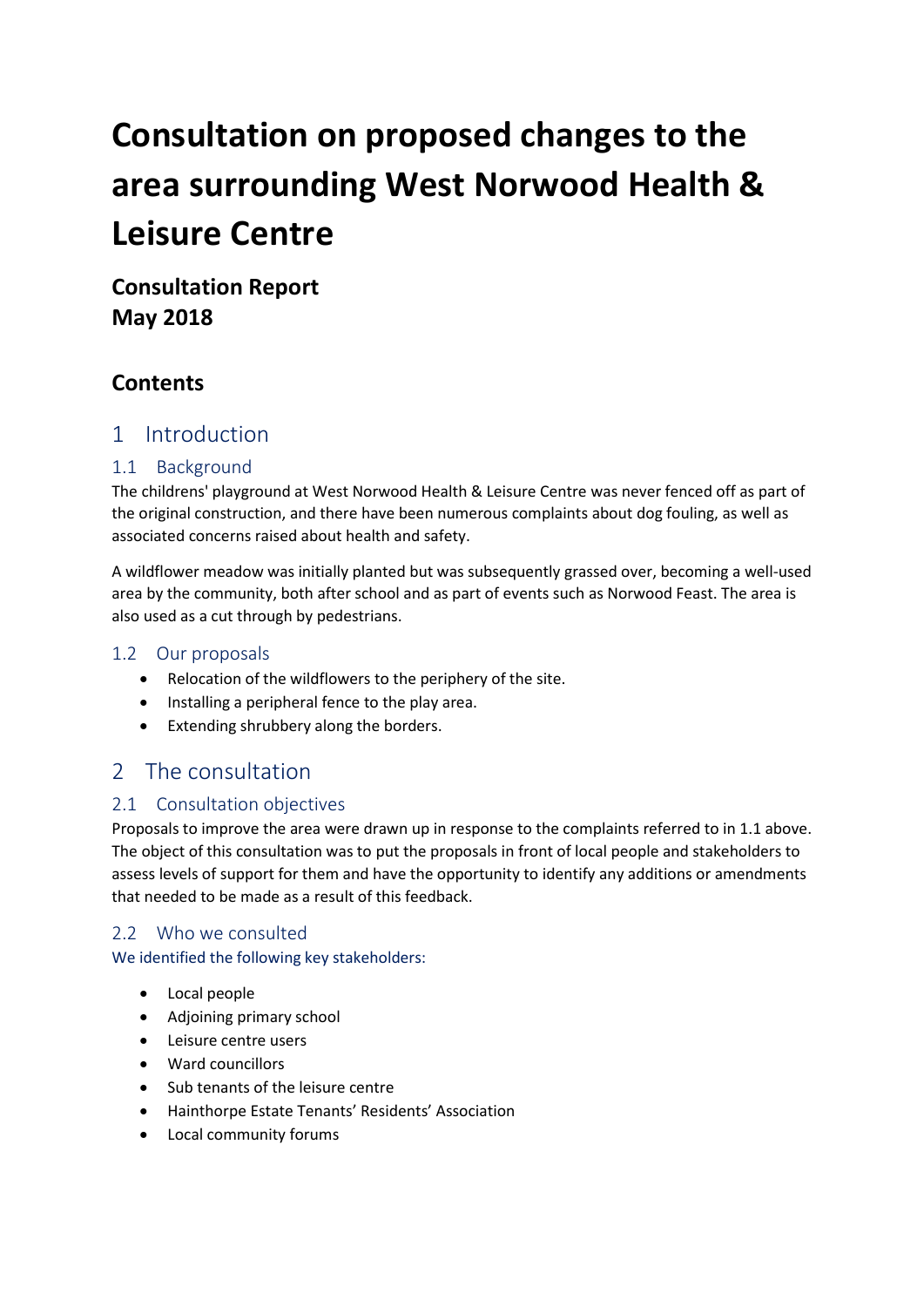#### 2.3 When we consulted

The consultation period ran from  $13<sup>th</sup>$  March – 6<sup>th</sup> April 2018. As the pre-election period commenced on Monday 26<sup>th</sup> March, there was no active promotion of the consultation between this date and the close of consultation on 6<sup>th</sup> April.

#### 2.4 How we consulted

2.4.1 Press activity

There was no specific press activity

#### 2.4.2 Digital activity

Participants were directed to the online consultation platform on Lambeth Council's website. This was supported by Twitter and Facebook posts. Links to the survey were also sent to Norwood Forum for promotion to their membership via their newsletter and website and also via the Chair of the local residents' association and to Norwood Feast.

#### 2.4.3 Print activity

Leaflets were printed and distributed locally, including at the neighbouring primary school, doctors' and dental surgeries and in the leisure centre itself.

#### 2.4.4 Event activity

Staff attended a residents' association meeting to promote the consultation. A drop-in session was held at the leisure centre.

# 3 Responses from members of the public

#### 3.1 Summary of results

There were 215 respondents to the survey.

Q1 'How strongly do you support or not support the erection of fencing to the play areas to discourage dog fouling?'



Q2 'How strongly do you support or not support retaining the area of green lawn that is currently used by local people and families as a place to sit together?'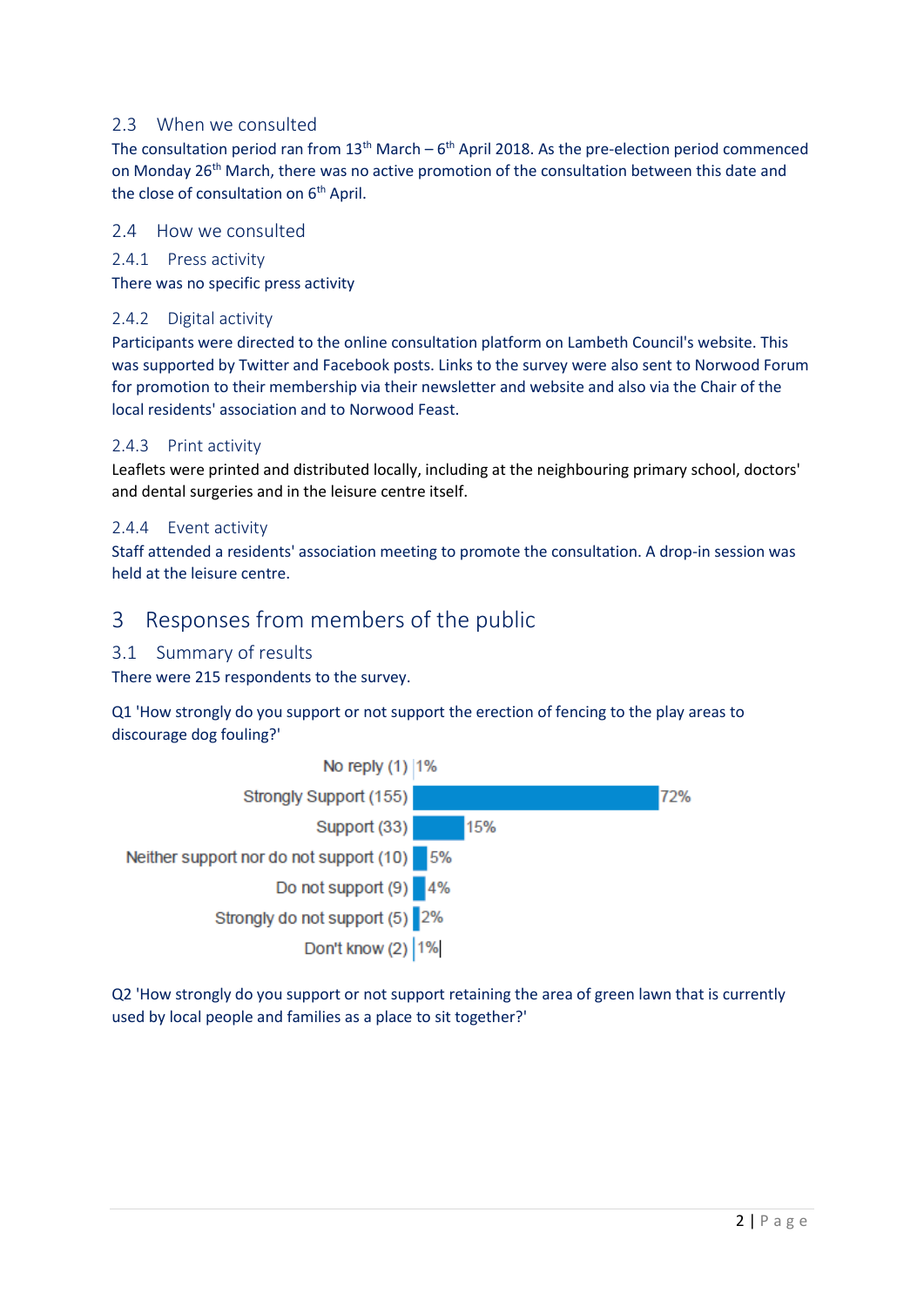

Q3 'How strongly do you support or not support planting meadow flowers around the edge of the area to encourage bees and other wildlife?'



Q4 How strongly do you support or not support planting some new shrubbery borders around the green open space to close off the corner area and stop it being used as a walk through?'



3.2 Summary of post code analysis and demographics

## Age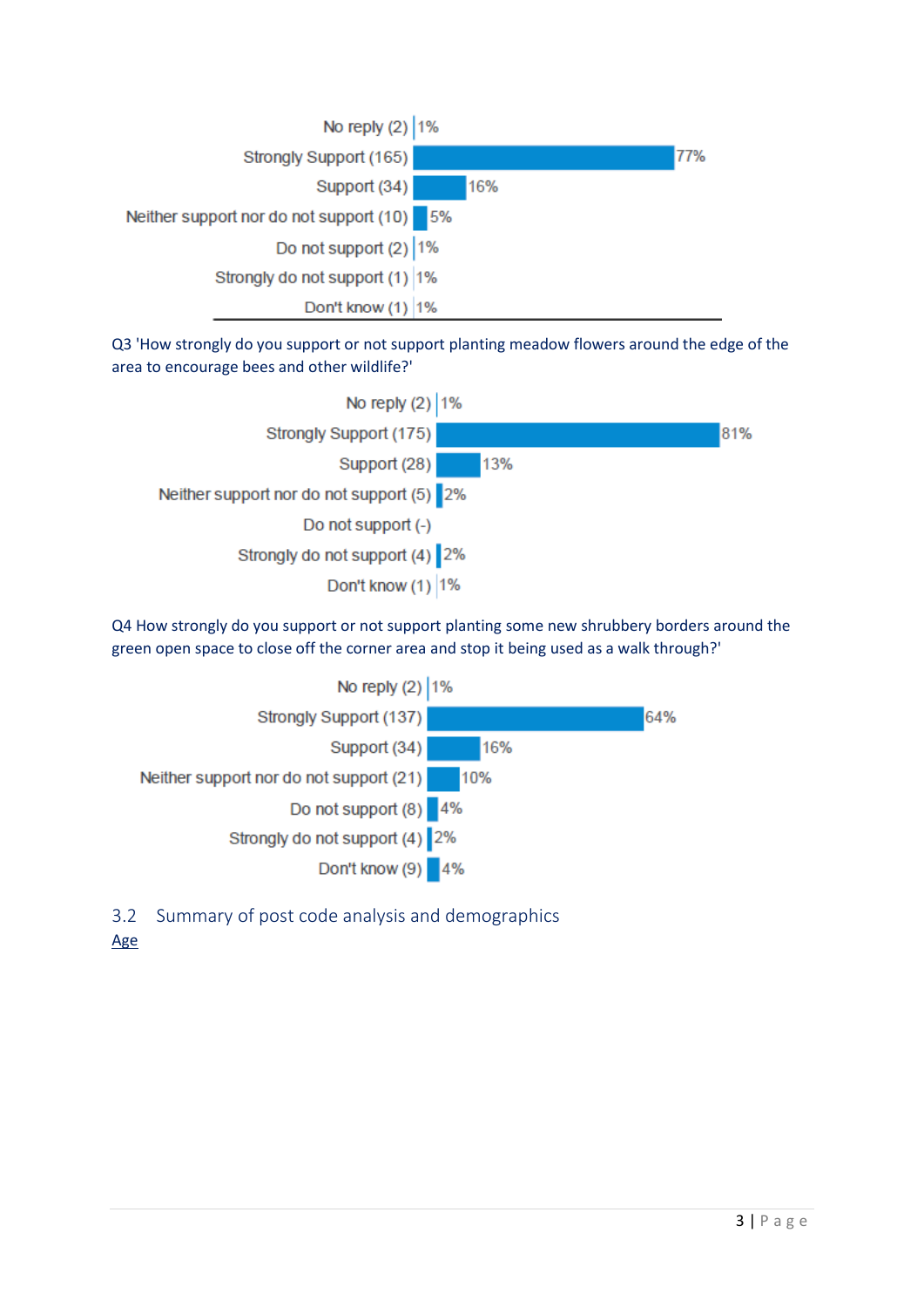

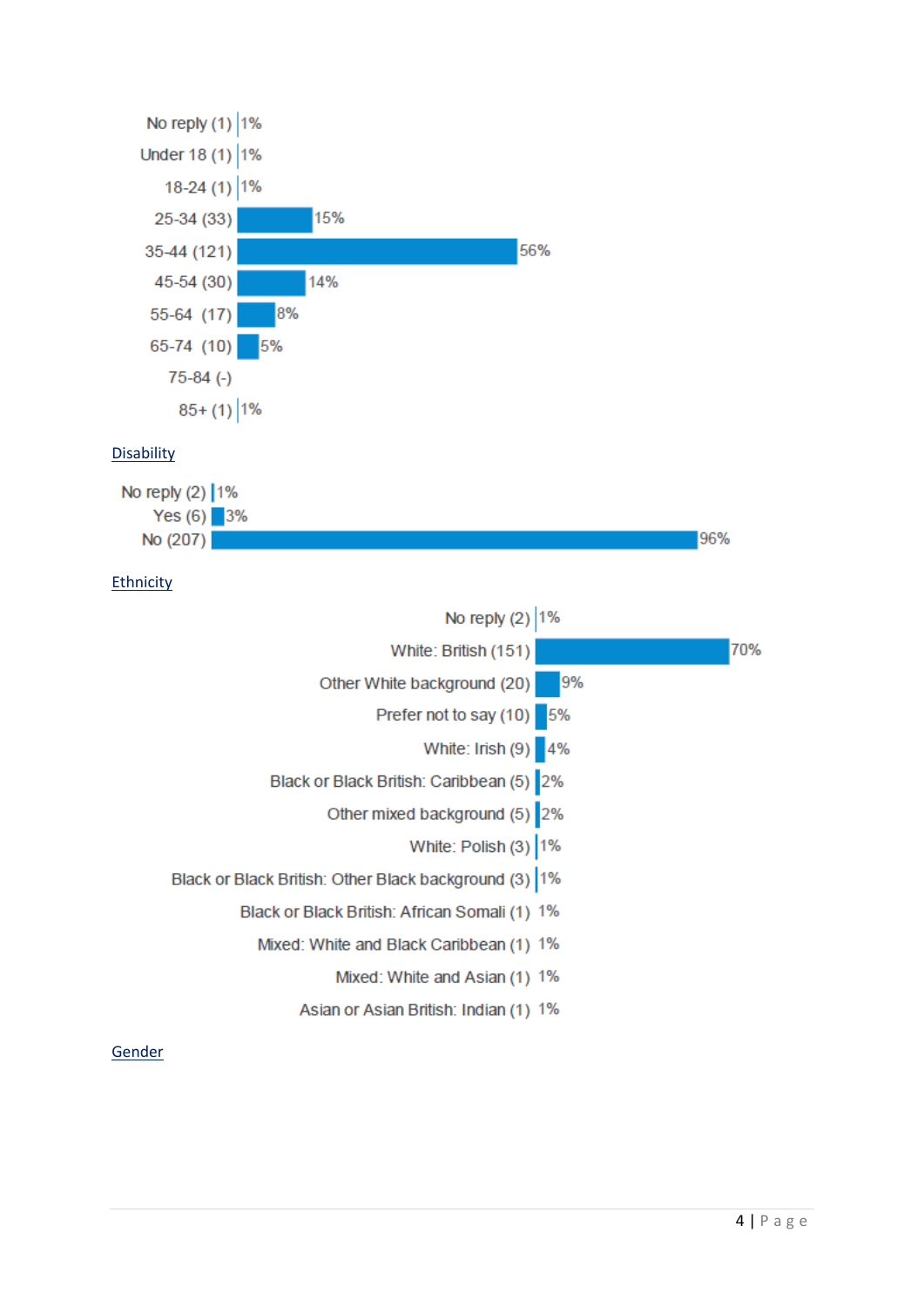

#### Employment status

46% of respondents stated that they were in full time employment, with 21% in part time employment

## 3.3 Additional comments

The following comments were also received:

- Requests for installation of more play equipment for a variety of age ranges, including a slide to the mound, a football pitch and swings
- Requests that in addition to fencing, there be more measures to deter dog fouling, including the installation of dog waste bins, signs and greater enforcement of dog fouling regulations
- Concerns expressed about how cars use Devane Way and how this poses a threat to pedestrian safety, in particular children going to and from school
- Concerns expressed that 'desire lines' through the site should be supported rather than discouraged, and that the current proposals should take this into account
- Concerns about littering and fly tipping in the area and the need to combat this, possibly through enforcement and also installing and emptying more bins

# 4 What happens next

- Final measurements have now been taken and adjusted to incorporate the mound within the fenced area, as this was mentioned several times in the responses to the consultation. Purchase Orders will now be raised, and we aim to have the fencing erected in time for the school summer holiday break
- Requests for the installation of new play equipment for a range of ages have been noted. Lambeth property services have made recommendations to the board who oversee the health and leisure centre and these recommendations have been accepted.
- Signs reminding dog owners not to let their dogs foul the area will be purchased and erected over the coming months
- We are in discussion with colleagues in the Enforcement team about the possibility of taking enforcement action against dog owners who allow their dogs to foul the area.
- We have noted the request for 'desire lines' to be supported and are happy to take this forward as part of the proposals. The best way to do this will be determined and progressed by the landscapers when they re-plant the meadow flowers in the borders.
- Issues and comments in relation to pedestrian safety will be passed on to colleagues within the council as part of the 'Our Streets' programme, as Devane Way is not managed by West Norwood Health and Leisure Centre. Staff at West Norwood Health and Leisure Centre do appreciate that this is an issue that is important to local people.